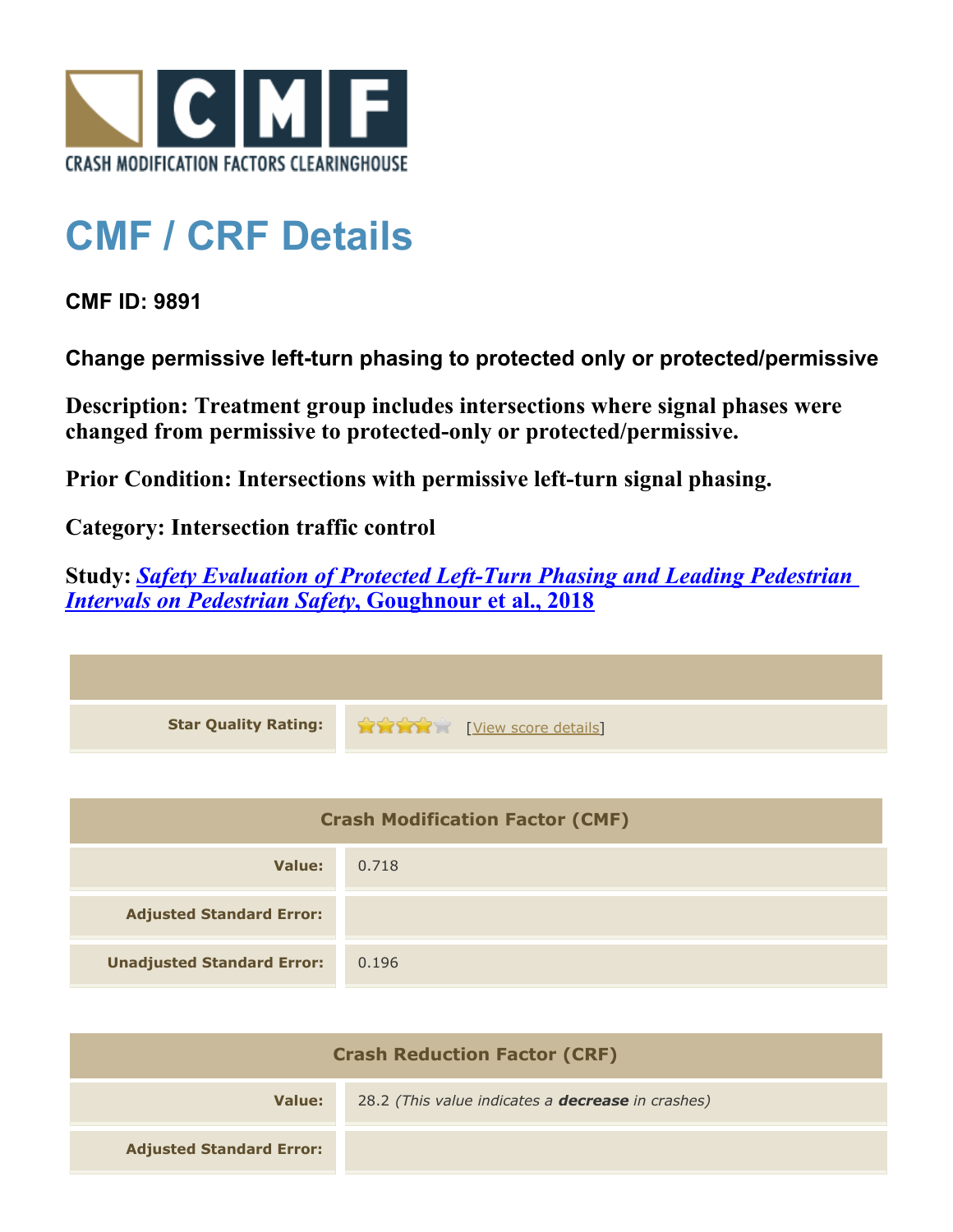| <b>Applicability</b>       |                    |
|----------------------------|--------------------|
| <b>Crash Type:</b>         | Vehicle/pedestrian |
| <b>Crash Severity:</b>     | All                |
| <b>Roadway Types:</b>      | All                |
| <b>Number of Lanes:</b>    |                    |
| <b>Road Division Type:</b> |                    |
| <b>Speed Limit:</b>        |                    |
| <b>Area Type:</b>          |                    |
| <b>Traffic Volume:</b>     |                    |
| <b>Time of Day:</b>        | All                |

## *If countermeasure is intersection-based*

| <b>Intersection Type:</b>         | Roadway/roadway (not interchange related)          |
|-----------------------------------|----------------------------------------------------|
| <b>Intersection Geometry:</b>     | Not specified                                      |
| <b>Traffic Control:</b>           | Signalized                                         |
| <b>Major Road Traffic Volume:</b> | 19114 to 36289 Annual Average Daily Traffic (AADT) |
| <b>Minor Road Traffic Volume:</b> | 3887 to 26564 Annual Average Daily Traffic (AADT)  |

| <b>Development Details</b>      |               |
|---------------------------------|---------------|
| <b>Date Range of Data Used:</b> | 2001 to 2014  |
| <b>Municipality:</b>            | New York City |
| State:                          | <b>NY</b>     |